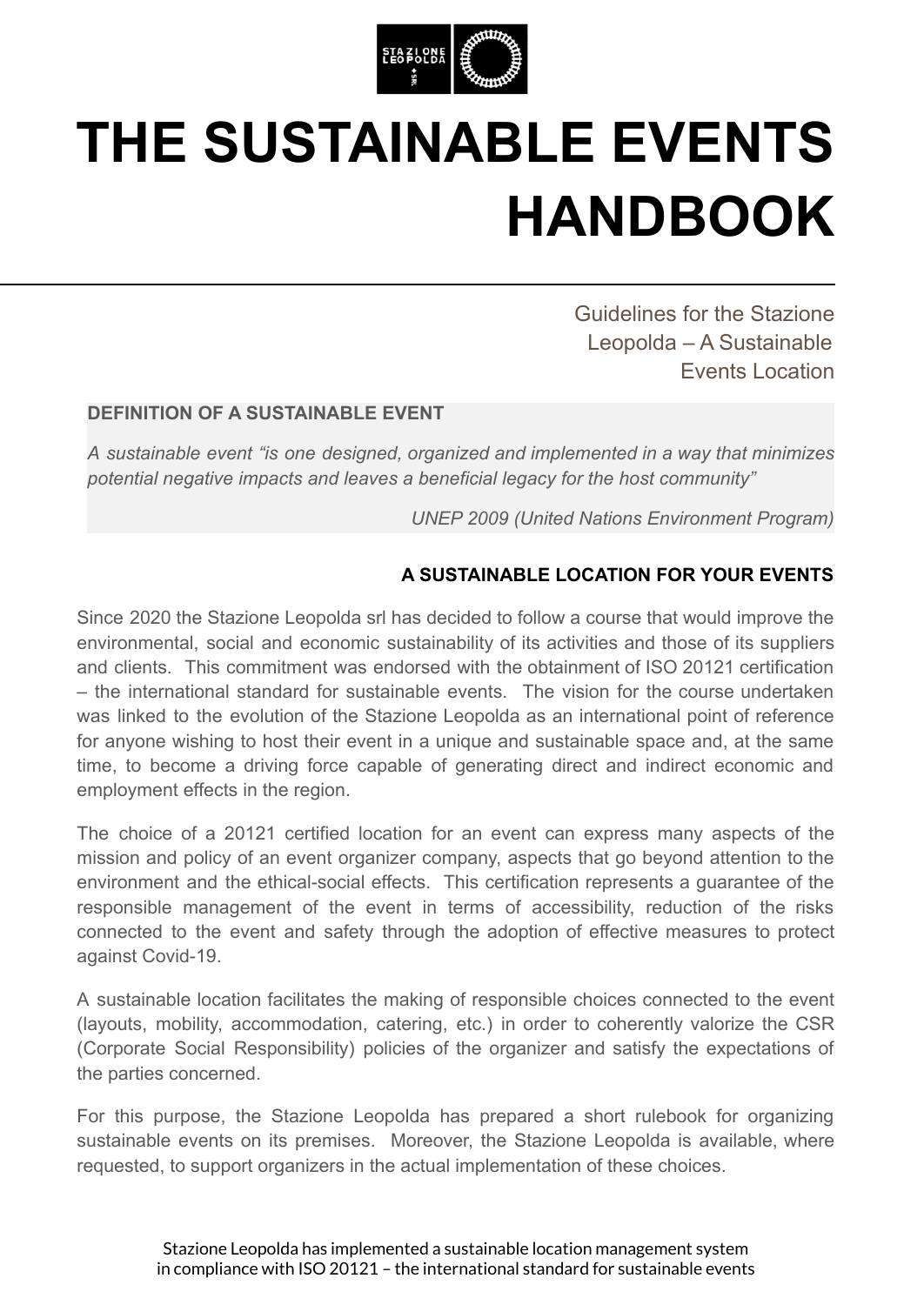

## **RULEBOOK**

|   | <b>Communicate your</b><br>choice of<br>sustainability and<br>involve the<br><b>stakeholders</b> | Take advantage of every opportunity to inform the participants about<br>the sustainable actions adopted before, during and after the event:<br>from the sustainability policy of the registration desk, to a dedicated<br>section on the website, to the origin of the refreshments.                                      |
|---|--------------------------------------------------------------------------------------------------|---------------------------------------------------------------------------------------------------------------------------------------------------------------------------------------------------------------------------------------------------------------------------------------------------------------------------|
|   | <b>Offer responsible</b><br>coffee breaks and<br>refreshments                                    | Favor typical local products with organic and Fairtrade brands.<br>Choose socially committed suppliers like social cooperatives. Pay<br>attention to food accessibility. Arrange for the collection and donation<br>of leftover foodstuffs.                                                                               |
| 3 | Hold the event in a<br>sustainable location                                                      | The Stazione Leopolda is well connected to the local public transport<br>system. It adopts ISO 20121 certified good management practices<br>and is easily accessible.                                                                                                                                                     |
|   | <b>Favor responsible</b><br>suppliers                                                            | Assess the sustainability of the suppliers. Consider: the quality-price<br>ratio, ethical-environmental certification, distance from the location,<br>ethical-social commitment.                                                                                                                                          |
|   | <b>Printing policy</b>                                                                           | Only print things when necessary and use ecological materials. It<br>could be useful to create virtual spaces in clouds or use social<br>networks to share information materials.                                                                                                                                         |
| 6 | <b>Choose sustainable</b><br>gadgets                                                             | Where necessary, distribute reusable gadgets with ecological<br>certification or which have been made by social cooperatives in the<br>region.                                                                                                                                                                            |
|   | <b>Plan for sustainable</b><br>mobility                                                          | Provide information about the routes for reaching the location by<br>public transport through the website and newsletters. Calculate the<br>walking distance from the accommodation structures to the event<br>location and, where the use of cars by guests is envisaged, consider<br>using hybrid or electric vehicles. |
|   | $CO2$ offsetting                                                                                 | There are a number of companies offering a service for calculating<br>and offsetting CO <sup>2</sup> emissions which can respond to brief questions<br>about the event.                                                                                                                                                   |
|   | <b>Arrange waste</b><br>sorting                                                                  | If it is well organized, waste sorting can be transformed into a strength<br>of the event. Follow Stazione Leopolda's guidelines for waste sorting.<br>Reduce packaging and unnecessary materials as well as single use<br>plastics in order to minimize the amount of refuse.                                            |
|   | <b>Choose sustainable</b><br>accommodation<br><b>structures</b>                                  | UE Ecolabel, EcoWorldHotel brand hotels or hotels with structured<br>environmental management. Assess the accessibility.                                                                                                                                                                                                  |

Stazione Leopolda has implemented a sustainable location management system in compliance with ISO 20121 – the international standard for sustainable events